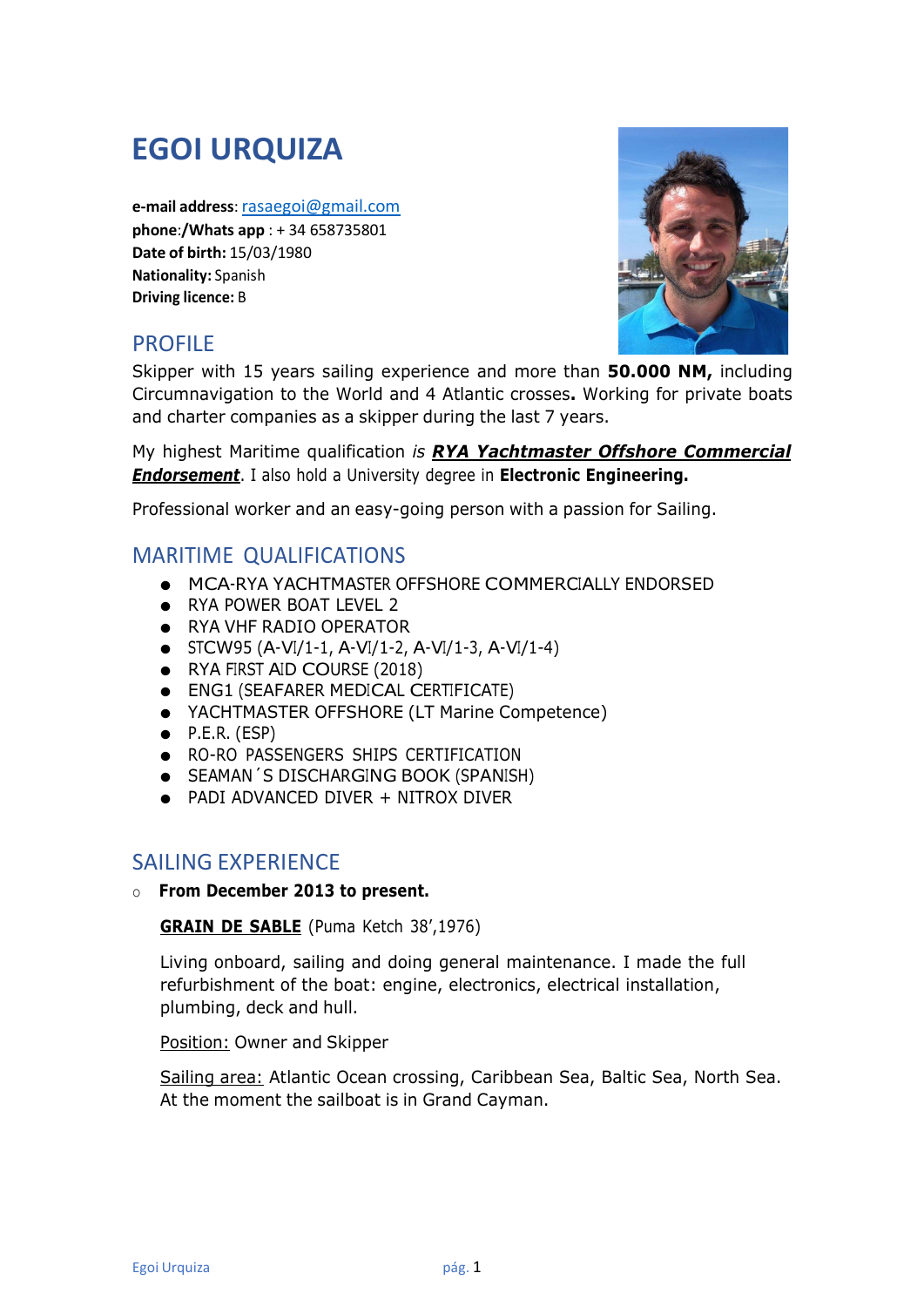#### o From May 2021

#### BLUE ZONE (Lagoon 65`) Position: Skipper.

o From July 2019 to September 2019 FLOUNDER III (Jeanneau 43') FLOUNDER SAILING (whale watching charters ) Position: Skipper.

Sailing area: Canary Islands, Fuerteventura, Atlantic Ocean(Spain)

o From July 2019 to September 2019 ICONIC (Swan 651') Position: Skipper.

Sailing area: Mediterranean Sea (Spain)

o From May 2019 to July 2019 AIDA II (CNB 66') Position: Skipper.

Sailing area: Mediterranean Sea (Spain, France, Italy

o From July 2018 to Sept 2018 GO FREE (Lagoon 65') Position: Skipper.

Sailing area: Mediterranean Sea (Greece)

o From May 2018 to July 2018 PLAN B (Selene 65') Position: Co-Skipper.

Sailing area: Mediterranean Sea (Greece)

o May 2018 VAMOLON (custom bild catamaran 16metres) Position: Skipper.

Sailing area: Bay of Biscay, Atlantic Ocean

 $\circ$  From May 2016 to Sept 2016 PALAWAN V (S&S 50') and GUIA (S&S 45.5'). Position: Skipper.

Sailing area: With PALAWAN V: From Denmark to South England (The Solent). With GUIA: Mediterranean Sea (Spain)

o From May 2015 to Sept 2015 PALAWAN V (S&S 50') and **GUIA** (S&S 45.5) Position: Skipper.

Sailing area: PALAWAN V: Denmark. GUIA: Mediterranean Sea (Spain)

o From April 2013 to October 2013 MARINA Port Segur de Calafell (Spain) Working in a harbour maintenance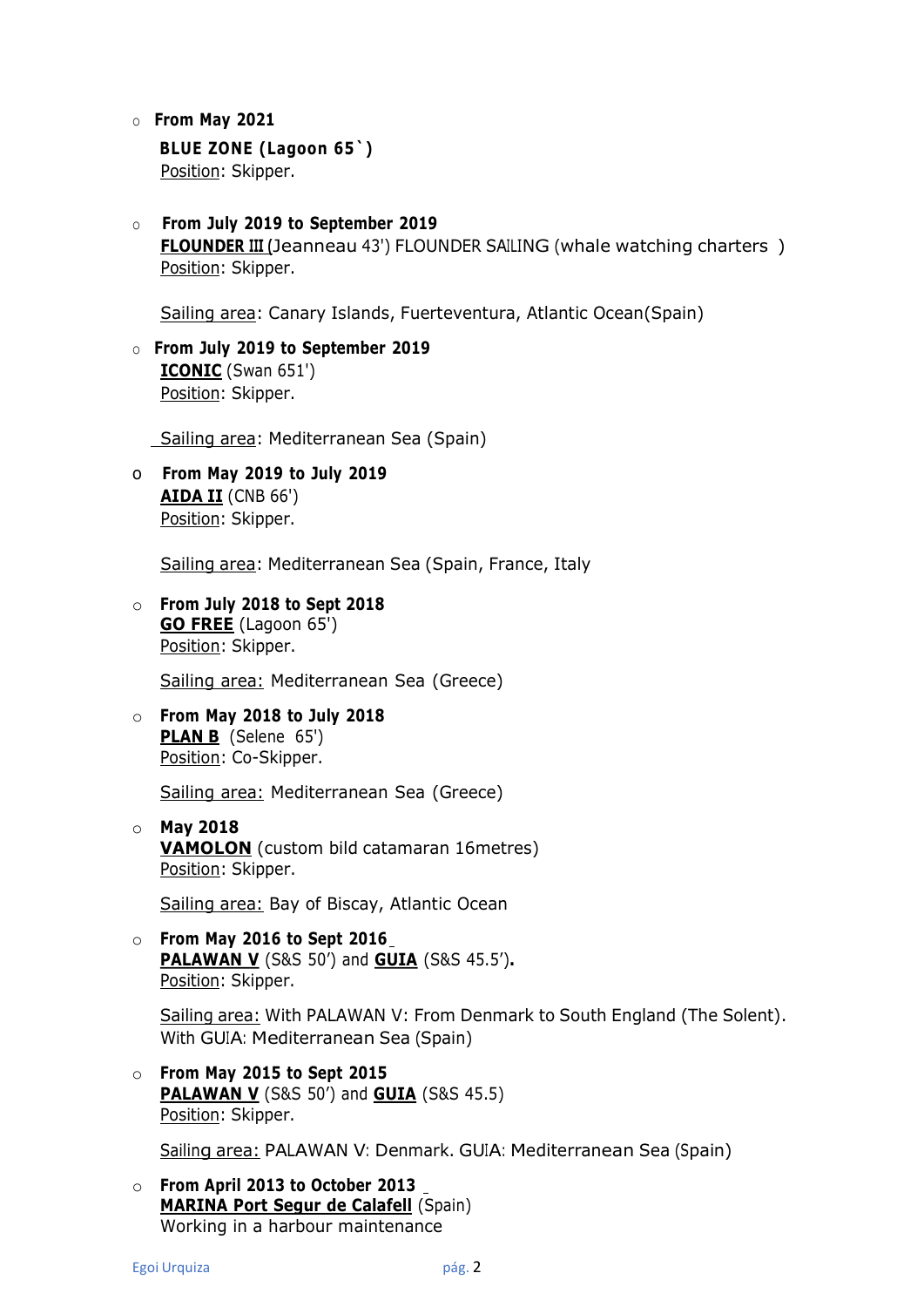#### o From March 2012 to April 2013 "YACHT VOYAGE" (Catamaran Charter Company) Position: Skipper

- $\checkmark$  MONIKA YANA (Lagoon 380) and **ZLATA -VERONICA** (Lagoon 450) o 4 Deliveries. BARCELONA-PALMA DE MALLORCA
- $\checkmark$  NATASHA (Lagoon 450) March 2013
	- o Delivery: LES SABLES D'OLONE (France)-BARCELONA (Spain)
	- o Sailing area: Atlantic Ocean, Bay of Biscay, Gibraltar, Mediterranean Sea.
- $\checkmark$  MARUSSIA ASSOL LUDMILA (Lagoon 450) o Full Summer season. Charters in Balearic Islands
- $\checkmark$  MRIA (Lagoon 500) From April 2012 to May 2012
	- o Delivery ANTIGUA (Caribbean Sea)-TORREVIEJA (Spain)
	- o Sailing Area: Atlantic crossing

#### o From November 2011 to December 2011 PIED A MER (Elan 56') ARC Race (from Las Palmas to Santa Lucia)

Position: Skipper

Sailing area: Atlantic crossing

o From May 2011 to September 2011 AIO 75' Position: Deckhand

Sailing area: Mediterranean Sea (Spain, France and Italy).

o From September 2008 to November 2010 RAGAINE II 33' CIRCUMNAVIGATION AROUND THE WORLD (3 persons crew)

Sailing area: Atlantic, Pacific and Indian Oceans, Red Sea, Mediterranean Sea. Panama, Suez and Midi canals, North Sea and Baltic sea

#### LANGUAGES

- o Spanish (Native)
- o English (Fluent)